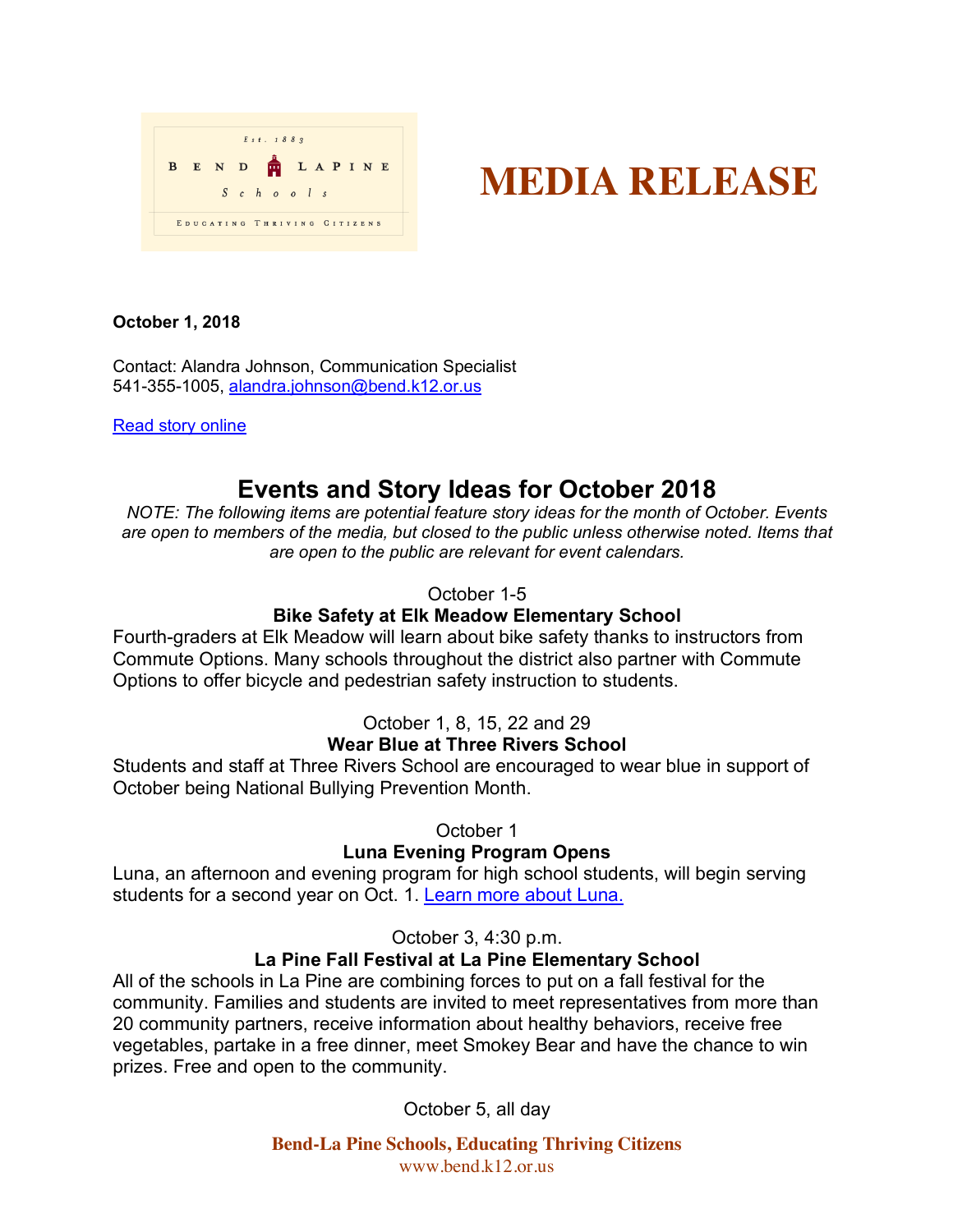### **Otter Walk and Run at Three Rivers School**

This is the biggest fundraiser of the year for Three Rivers School and funds raised support enrichment activities for all students.

#### October 5, 11 a.m. to 3 p.m.

### **Mini Mudder at R.E. Jewell Elementary School**

Elementary students take on an obstacle course to raise money for the school.

#### October 5

#### **Bear Creek Elementary School Starts Elective Club Rotations**

Bear Creek students can choose to join in a wide range of elective clubs on Friday afternoons including yoga, ballet, Harry Potter, coding, board games, gardening and more. This is the second year the school has offered this rotation to students. Principal Anissa Wiseman says students learn new skills, get exposure to activities and work alongside students and staff they might not otherwise encounter. "It builds our community and sparks students' imagination and passion while increasing their engagement."

#### October 8-12

#### **Fitness Week at Elk Meadow Elementary School**

During morning recess throughout the week, students at Elk Meadow will engage in a different physical fitness activity led by staff. This is a way to encourage healthy movement and fitness in a fun atmosphere.

#### October 8-12

#### **National Fire Prevention Week at Local Schools**

Many schools are participating in fire safety and prevention activities at this time in conjunction with National Fire Prevention Week through Central Oregon Fire Prevention Co-op. Contact schools for details.

October 10

#### **Walk and Bike to School Day**

Many schools are hosting events in conjunction with Walk and Bike to School Day. Contact Brian Potwin with Commute Options for information about participating schools brian@commuteoptions.org

October 11, 8 a.m.

#### **Coffee at Cascade Middle School**

Parents and guardians are invited to meet with school administrators and have an information conversation about what's going on at the school.

October 11, 5:30 p.m.

# **Fall Festival at Silver Rail Elementary School**

Families are invited to take part in this carnival event featuring food, games and family fun.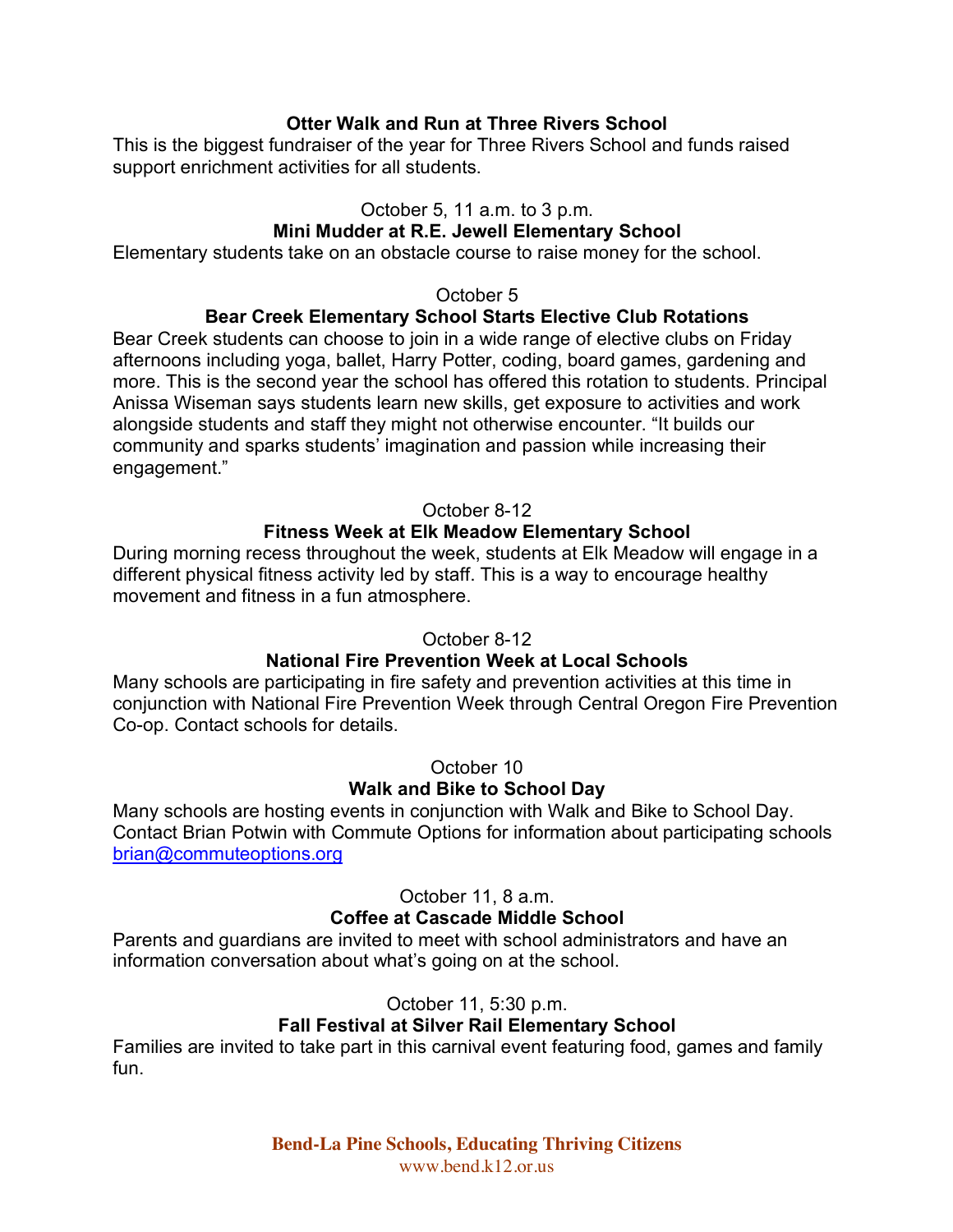# October 12, 10:30 a.m.

#### **Distinguished Alumni Hall of Fame at Bend Senior High School**

Bend Senior High will induct two new members into the school's Distinguished Alumni Hall of Fame and also crown the school's Homecoming court during this schoolwide assembly.

#### October 18, 10:18 a.m. **Great American Shakeout**

Many schools are participating in this statewide earthquake preparedness drill on Oct. 18. Learn more about the event at http://www.shakeout.org/oregon

#### October 19, 5:30 p.m.

# **Fall Festival at Highland Magnet at Kenwood School**

Families and students are invited to don their costumes and enjoy games, entertainment and more during this evening event.

# October 19, 6 p.m.

# **Family Fall Fun Night at William E. Miller Elementary School**

Families are invited to this fun evening event sponsored by the school's PTO.

# October 22, 4:30 p.m.

# **Attendance Area Committee Public Meeting at Sky View Middle School**

Community members are invited to share general thoughts about the boundary process to the committee members. The committee will use the information to guide their work to review and adjust school attendance areas throughout the fall and winter. Learn more about this process: www.bend.k12.or.us/boundaries

# October 27, 4 to 8 p.m.

# **Fall Carnival Benefit for Three Rivers School**

The community fall carnival is open to the public and will take place at Thousand Trails RV Resort.

#### **Other story ideas and photo opportunities:**

- **Picture Day:** Schools are hosting picture day and this can make for great photo opportunities as students and staff prep for the photos.
- **Conferences:** Elementary and middle schools host parent-teacher conferences in late October.
- **Winning Art Student:** Cedar Zagurski, a junior at Summit High School, is the youngest artist ever to be selected to paint the pillars inside the Bend Visitor Center.
- **Peer Mentoring at La Pine High School:** New this year, freshmen at La Pine High were paired with junior or senior mentors to help the younger students connect with school and ask questions.
- **Financial Aid and College Help:** Future centers at our comprehensive high schools are in full swing helping students search for and submit applications for